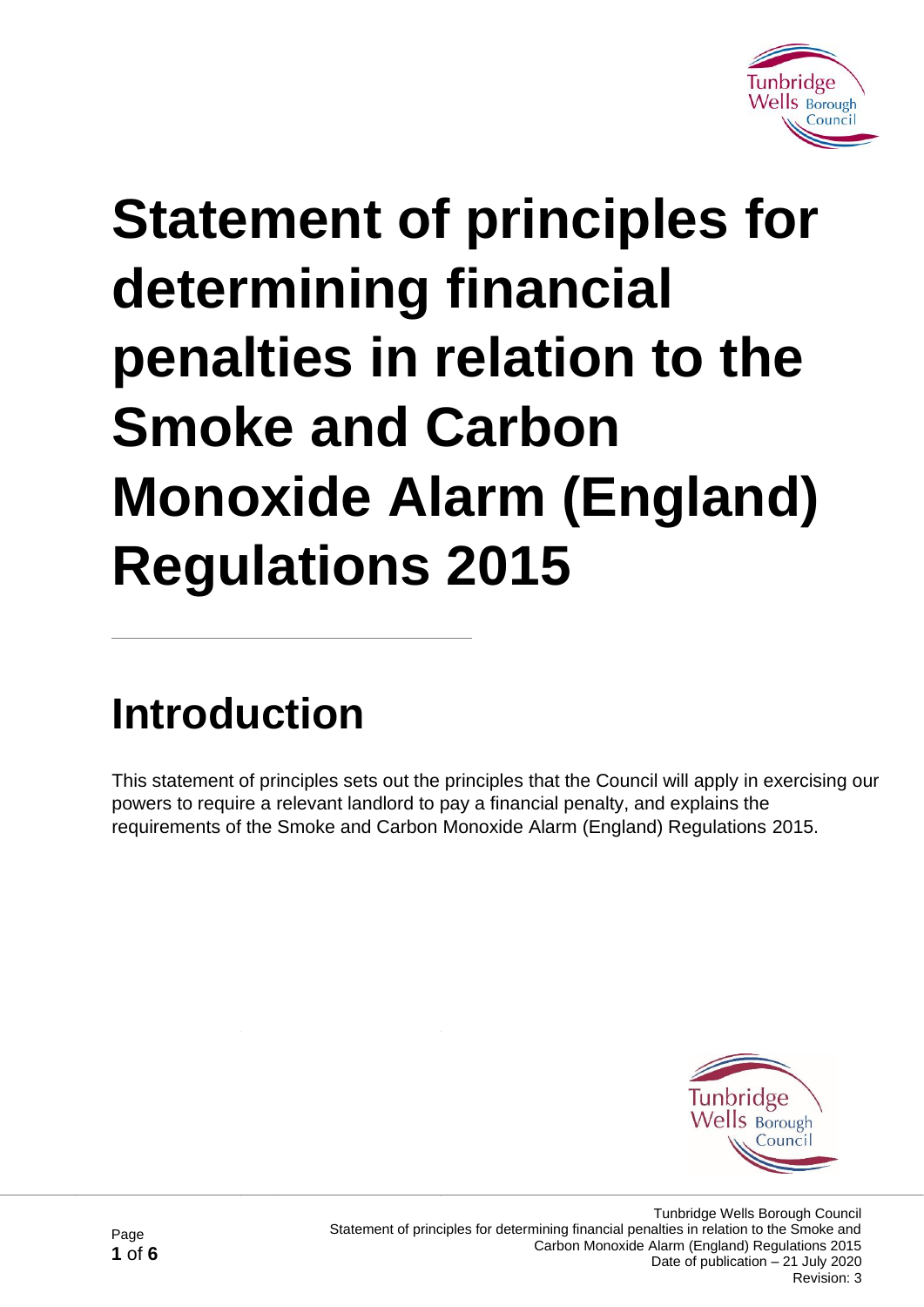# **Purpose of the statement of principles**

The Council is required under the Regulations to prepare and publish a statement of principles and we must follow this when deciding on the amount of a penalty charge. We may revise the statement of principles at any time, but when we do, we must publish a revised statement. When deciding on the amount for the penalty charge, we will have regard to the statement of principles published at the time when the breach in question occurred.

#### **The legal framework**

The powers are contained in the Smoke and Carbon Monoxide Alarm (England) Regulations 2015 which came into force on 1 October 2015, and place a duty on landlords, which includes freeholders or leaseholders who have created a tenancy, lease, licence, sub-lease or sub-licence. The Regulations exclude registered providers of social housing.

The duty requires landlords to ensure that:

- a smoke alarm is installed on each storey of premises where there is living accommodation;
- a carbon monoxide alarm is installed in any room of premises used as living accommodation, which contains a solid fuel burning appliance.

In addition for tenancies starting from 1 October 2015, the landlord, or someone acting on his or her behalf is required to make checks that the alarm(s) is/are in proper working order on the day the tenancy starts.

Where the Council believes that a landlord is in breach of one or more of the above duties, we must serve a remedial notice on the landlord, under Regulation 5.

If the landlord fails to take the remedial action specified in the notice within the specified timescale, we can require the landlord to pay a penalty charge. The power to charge a penalty is contained in Regulation 8.

A landlord will not be considered to be in breach of their duty to comply with the remedial notice if they can demonstrate they have taken all reasonable steps to comply. This can be done by making written representations to the Council at the address given on page 6 of this document within 28 days of when the remedial notice is served.

We will impose a penalty charge where we are satisfied, on the balance of probabilities, that the landlord has not complied with the action specified in the remedial notice within the required timescale.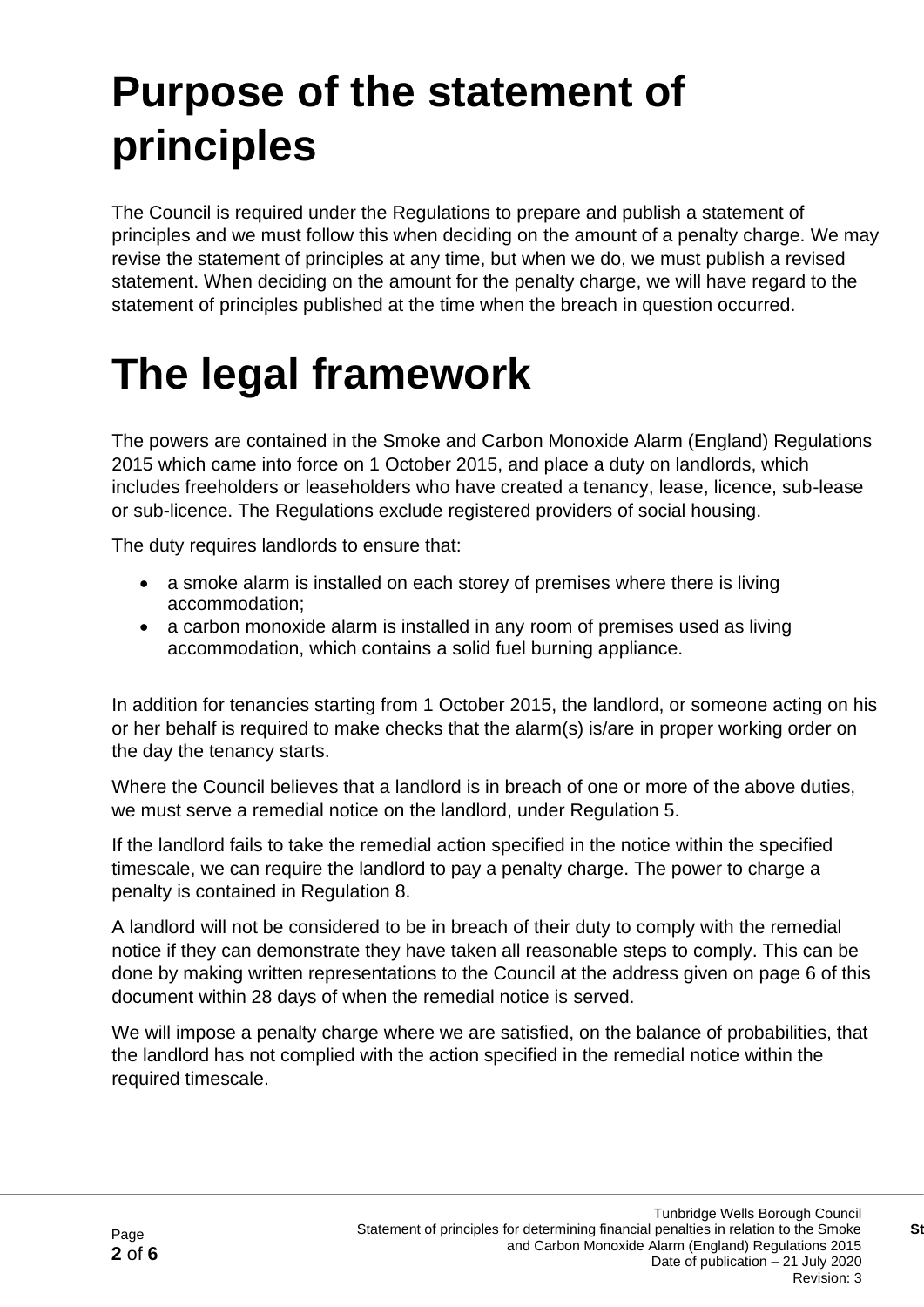# **The purpose of imposing a financial penalty**

The purpose of the Council exercising regulatory powers is to protect the interests of the public.

The aims of issuing financial penalties to landlords are to:

- lower the risk to tenant's health and safety;
- reimburse the costs incurred by the Council in arranging remedial action in default of the landlord;
- change the behaviour of the landlord and aim to prevent future non-compliance;
- penalise the landlord for not installing alarms after being required to do so, under notice;
- eliminate financial gain or benefit from non-compliance with the regulations;
- be proportionate to potential harm outcomes, the nature of the breach, and the cost benefit to comply with these legal requirements.

### **Criteria for the imposition of a financial penalty**

A failure to comply with the requirements of a remedial notice allows the Council to require payment of a penalty charge.

In considering the imposition of a penalty charge, we will look at the evidence concerning the breach of the requirement of the notice. This could be obtained from a property inspection, or from information provided by the tenant or agent that no remedial action had been undertaken.

Landlords can demonstrate compliance with the Regulations by supplying dated photographs of alarms, together with installation records or confirmation by the tenant that a system is in proper working order.

Landlords need to take steps to demonstrate that they have met the requirements to test alarms at the start of the tenancy. For example, the tenant could sign an inventory form that they were tested and were in working order. Tenancy agreements can specify the frequency that a tenant should test the alarm to ensure it is in proper working order.

In deciding whether it would be appropriate to impose a penalty, we will take full account of the particular facts and circumstances of the breach under consideration.

A penalty charge will be considered appropriate if we are satisfied, on the balance of probabilities, that the landlord who had been served with a remedial notice under Regulation 5 had failed to take the remedial action specified within the time period specified.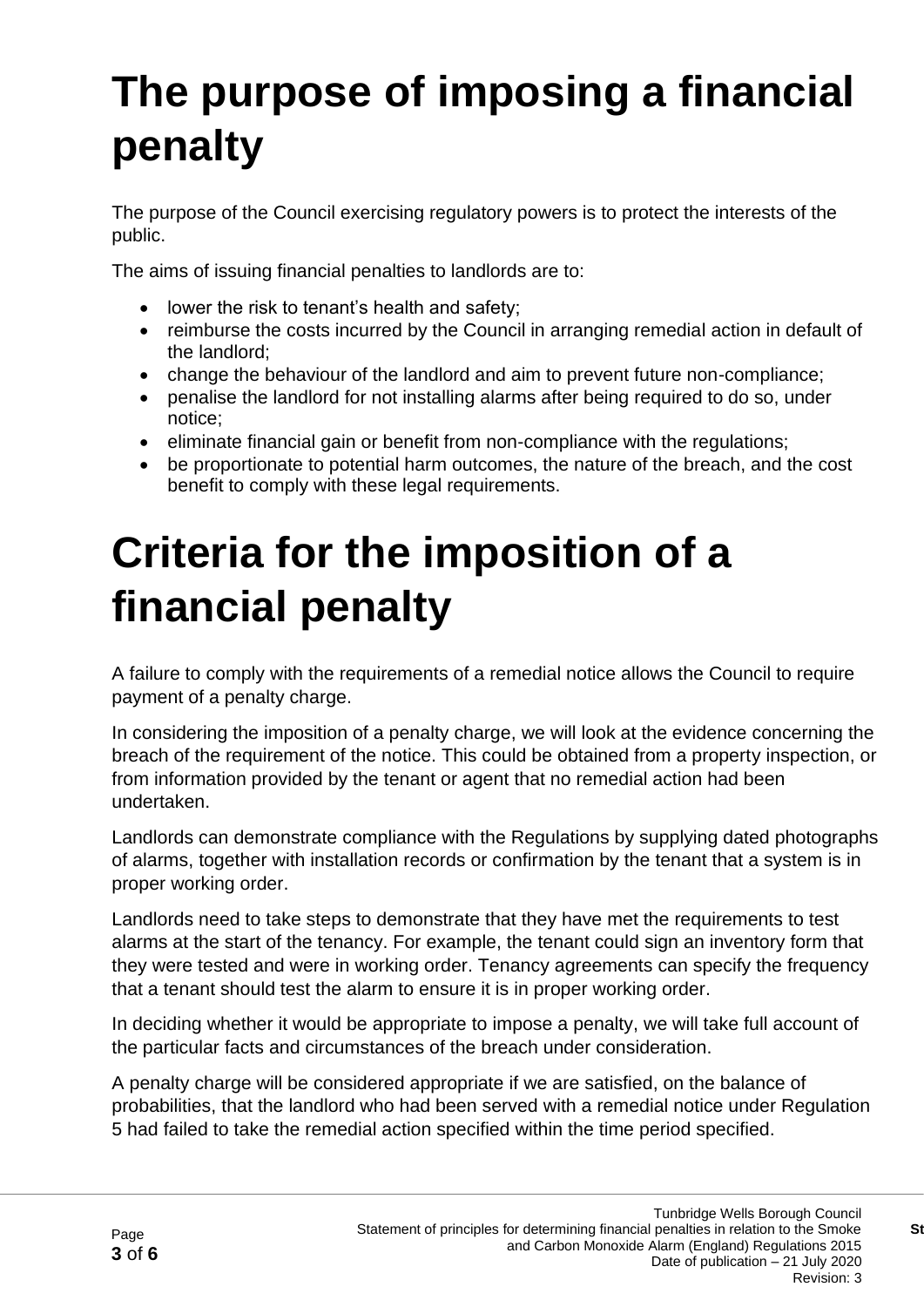# **Criteria for determining the amount of a financial penalty**

The Regulations state the amount of the penalty charge must not exceed £5,000.

The penalty charge comprises two parts, a punitive element for failure to comply with the absolute requirement to comply with a remedial notice, and a cost element relating to the investigative costs, officer time, administration and any remedial works arranged and carried out by the Council's contractors.

The penalty charge is payable within 29 days beginning with the day on which the penalty charge notice is served.

The Council has discretion to offer an early payment reduction if a landlord pays the penalty charge within 14 days beginning with the day the penalty charge notice is served.

The charges are as follows:

- £2,500 for the first breach to comply with a remedial notice;
- £1,250 for early payment, representing 50 per cent reduction, for the first breach to comply with a remedial notice within 14 days;
- £5,000 for each subsequent breach to comply with a remedial notice;
- £2,500 for early payment, representing 50 per cent reduction, for each subsequent breach to comply with a remedial notice within 14 days.

### **Procedural matters for penalty charge notices**

The Regulations impose a number of procedural steps which must be taken before the Council can impose a requirement on a landlord to pay a penalty charge.

When the Council is satisfied that the landlord has failed to comply with the requirements of the remedial notice, all penalty charge notices will be served within six weeks.

Where a review is requested within 29 days from when the penalty charge notice is served, we will consider any representations made by the landlord. All representations must be sent to the Private Sector Housing Manager at the address on page 6. The Council will notify the landlord of its decision by notice, which will be either to confirm, vary or withdraw the penalty charge notice.

A landlord who has requested a review of a penalty charge notice and who has been served with a notice confirming or varying the penalty charge notice may appeal to the First-tier Tribunal. Appeals should be made within 28 days from the notice served of the Council's review. The Tribunal's contact details are on page 6.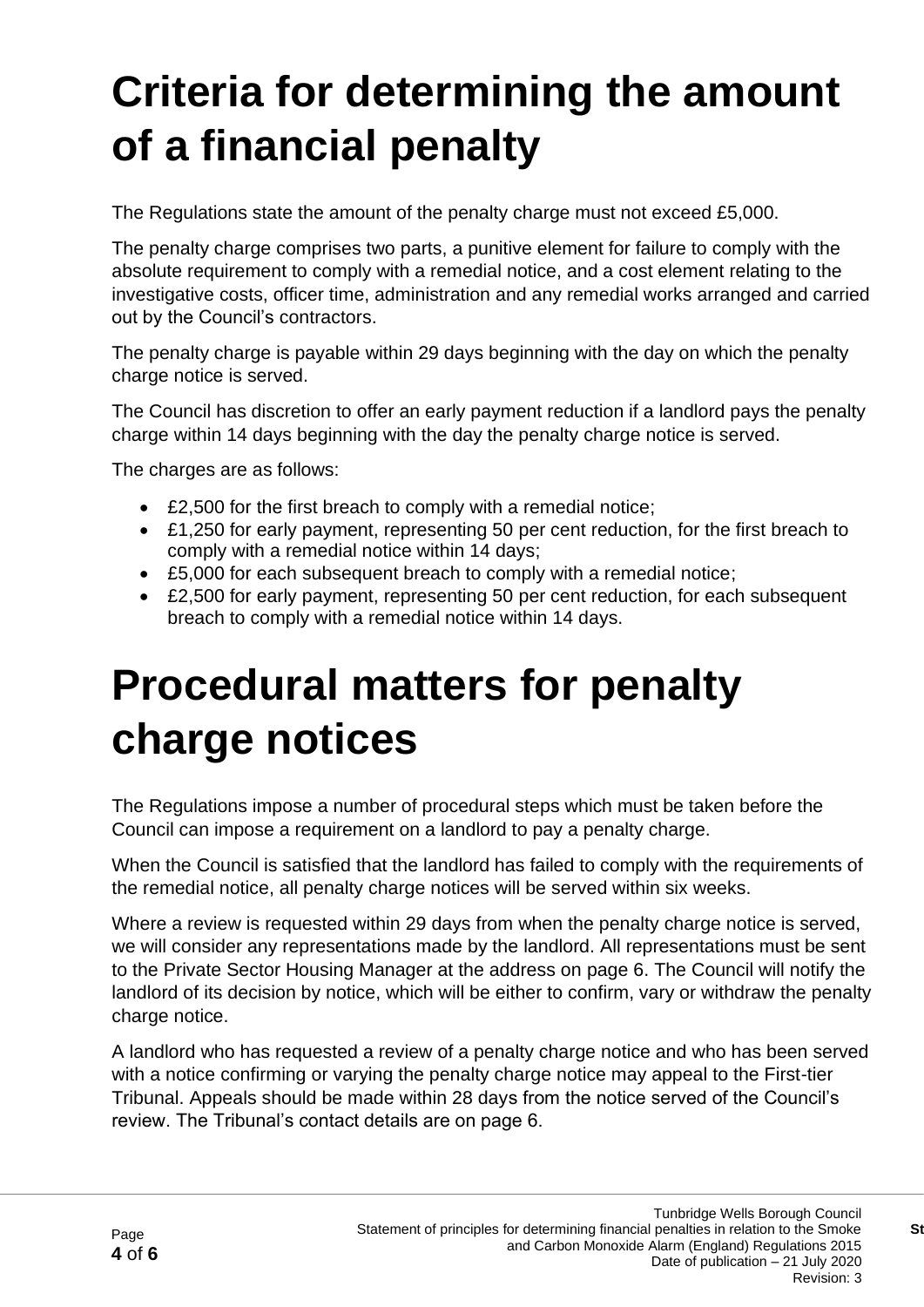If the penalty charge notice is not paid, then recovery will be by an order of the court and proceedings for recovery will commence after 30 days from the date when the penalty charge notice is served.

However, in cases where a landlord has requested a review of the penalty charge notice, recovery will not commence until after 29 days from the date of the notice served giving the Council's decision to vary or confirm the penalty charge notice. Where landlords make an appeal to the First-tier Tribunal, recovery will commence after 29 days from when the appeal is finally determined or withdrawn.

### **Remedial action taken in default of the landlord**

Where the Council is satisfied that a landlord has not complied with a specification described in the remedial notice within the required timescale and consent is given by the occupier, we will arrange for remedial works to be undertaken in default within 28 days of the Council being satisfied of the breach. In these circumstances, battery operated alarms will be installed as a quick and immediate response.

#### **Smoke alarms**

In order to comply with the Regulations, smoke alarms will be installed on every storey of residential accommodation. This may provide a temporary solution as the property may be high risk because:

- of its mode of occupancy such as a house in multiple occupation or a building converted into one or more flats;
- it may have an unsafe internal layout where fire escape routes pass through a living room or a kitchen;
- it is three or more storeys high.

Consultation with Kent Fire and Rescue Service will be undertaken in these cases. This will consider the adequacy of the type and coverage of the smoke alarm system, fire escape routes including escape windows, and fire separation measures such as fire doors and protected walls and ceilings. Any further works required to address serious fire safety hazards in residential property that are not undertaken through informal agreement, will be enforced using the Housing Act 2004 in accordance with the Council's Enforcement Policy.

#### **Carbon Monoxide Alarms**

In order to comply with these Regulations, a carbon monoxide alarm will be installed in every room containing a solid fuel combusting appliance.